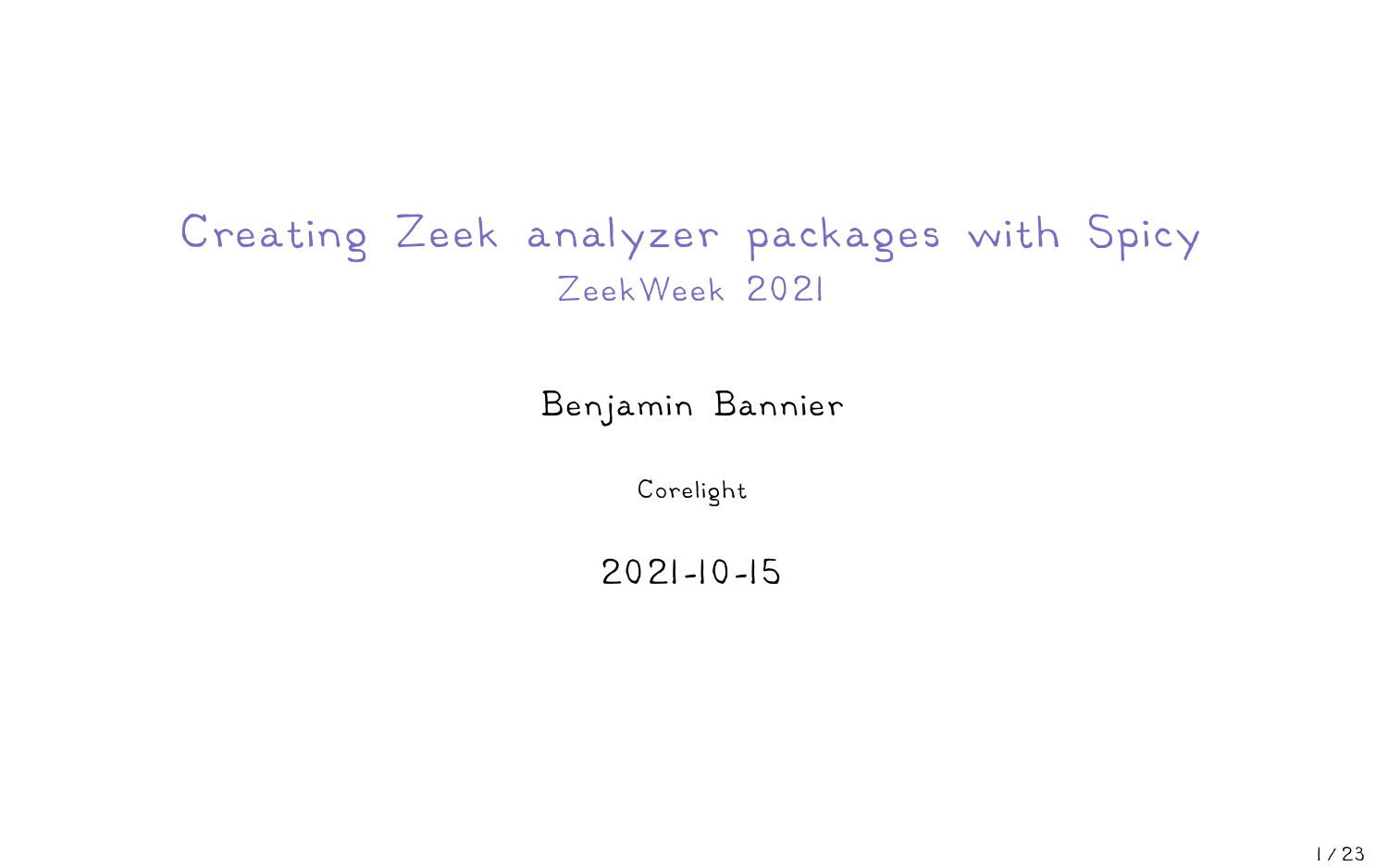Spicy (quick refresh)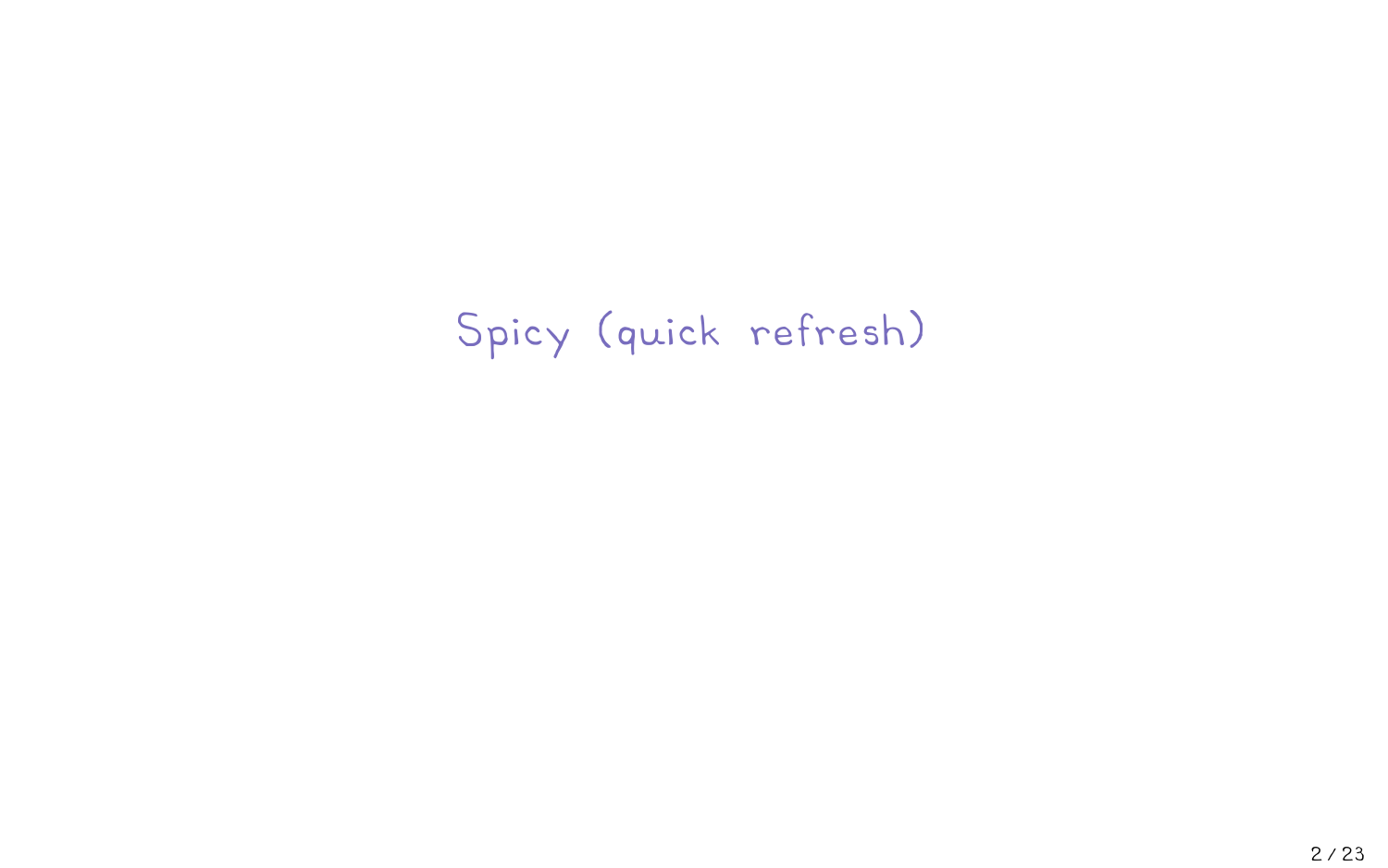# Example: Naive parser for CSV

\$ cat data.csv 1,2,3 a,b,c

Let's assume:

- rows are separated by newlines '\n'
- columns are separated by commas ','
- ignore "hard problems" of the format for now<sup>1,2,3,4,5,...</sup>

<sup>1</sup> Wait, what exactly is considered a newline?

- <sup>2</sup> Commas in quoted values?
- <sup>3</sup> Headers?
- <sup>4</sup> Escaping?
- $5$  Escaping inside escaping?  $3/23$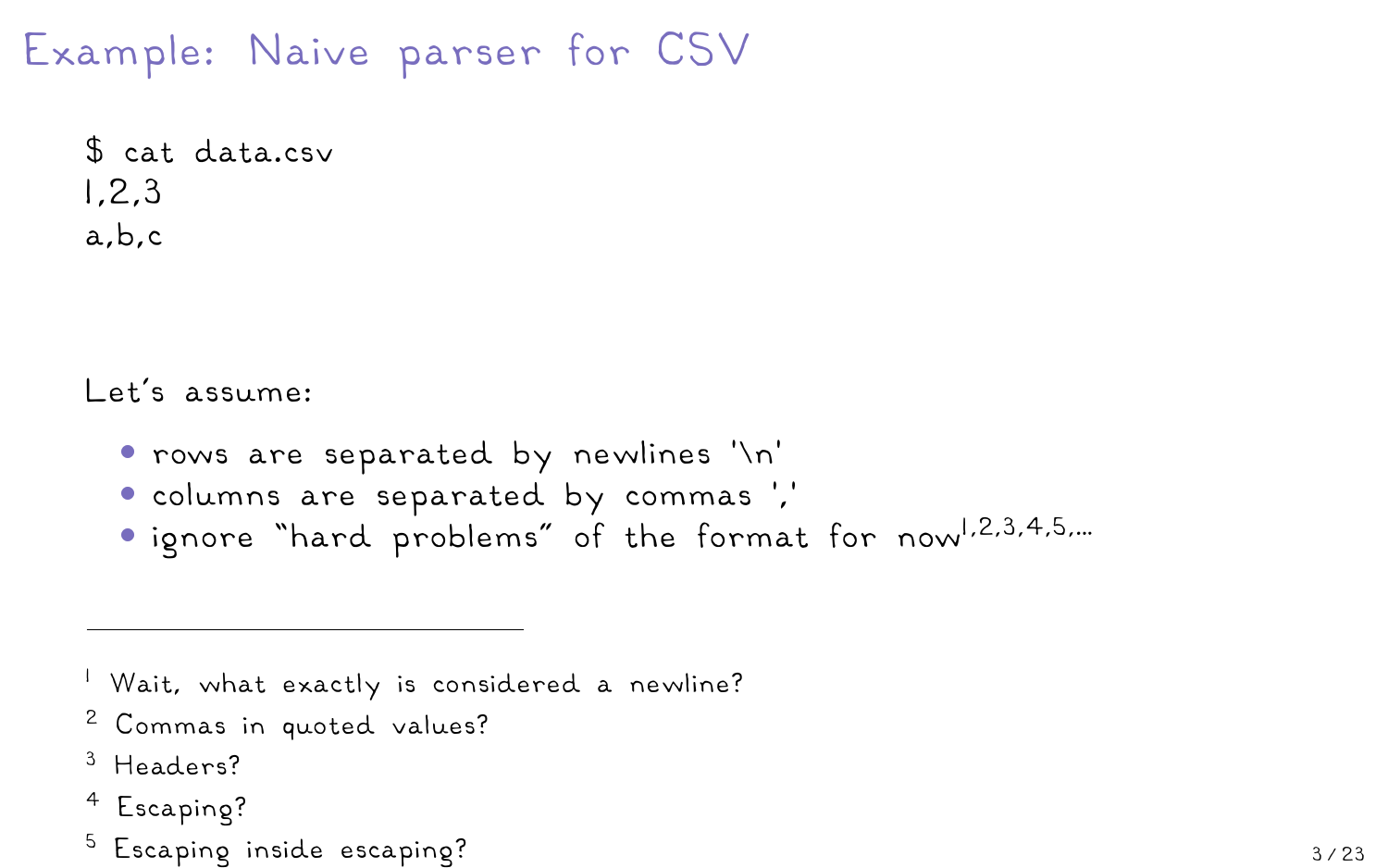```
# csv_naive.spicy
```
module csv\_naive;

```
public type CSV = unit {
    rows: Row[];
};
type Row = unit {
    cols: bytes &until=b"\n" &convert=$$.split(b",");
} &convert=self.cols;
on CSV::%done {
    print self;
}
```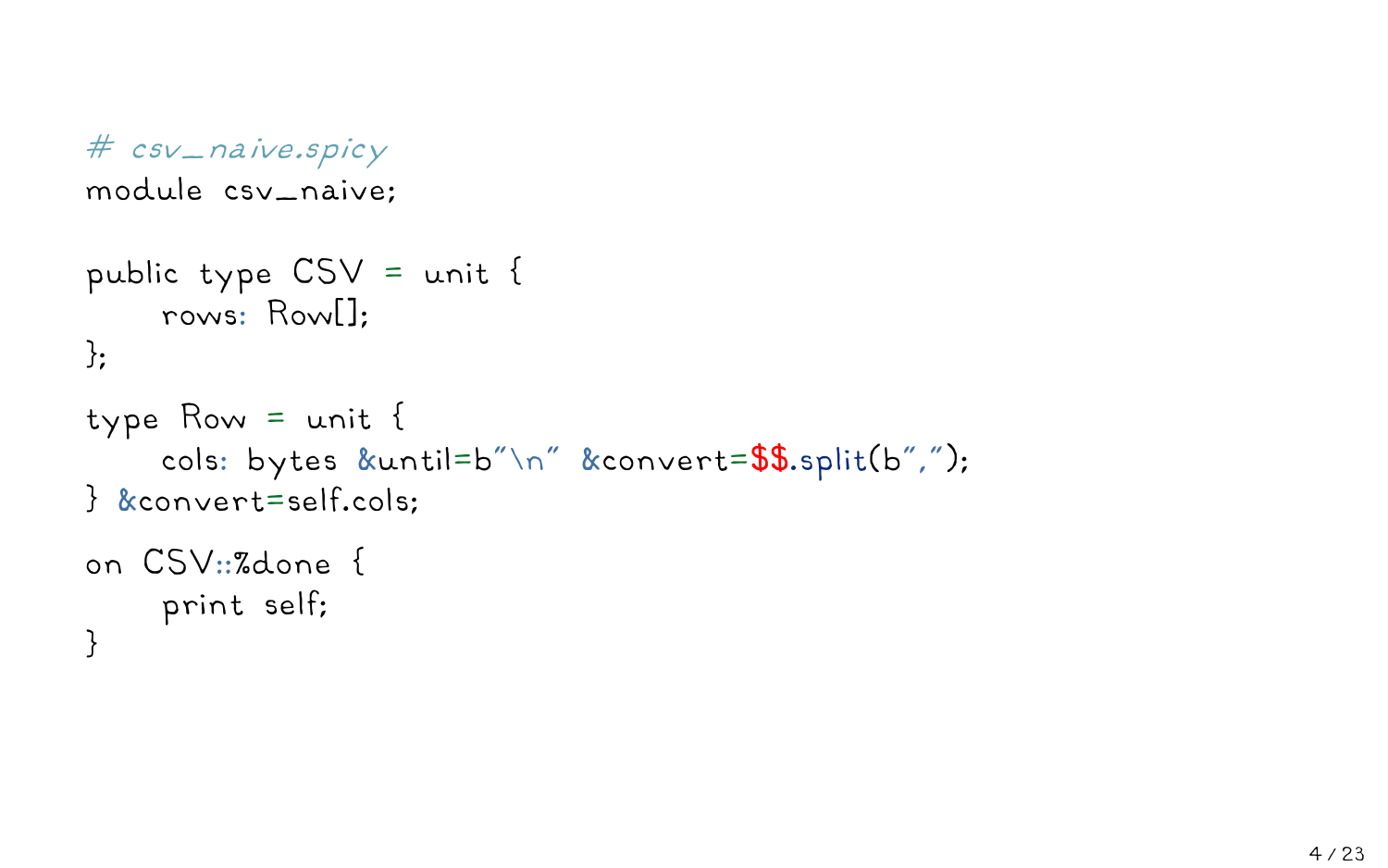```
$ cat data.csv
1,2,3a,b,c
```

```
# Installation on macOS with Homebrew.
```
\$ brew tap zeek/zeek \$ brew install spicy

```
$ cat data.csv | spicy-driver -j csv_naive.spicy
[\text{Strows}=[\text{b}^{\prime\prime}]^{\prime\prime}, \text{b}^{\prime\prime}2^{\prime\prime}, \text{b}^{\prime\prime}3^{\prime\prime}]. [\text{b}^{\prime\prime}a^{\prime\prime}, \text{b}^{\prime\prime}b^{\prime\prime}, \text{b}^{\prime\prime}c^{\prime\prime}]]
```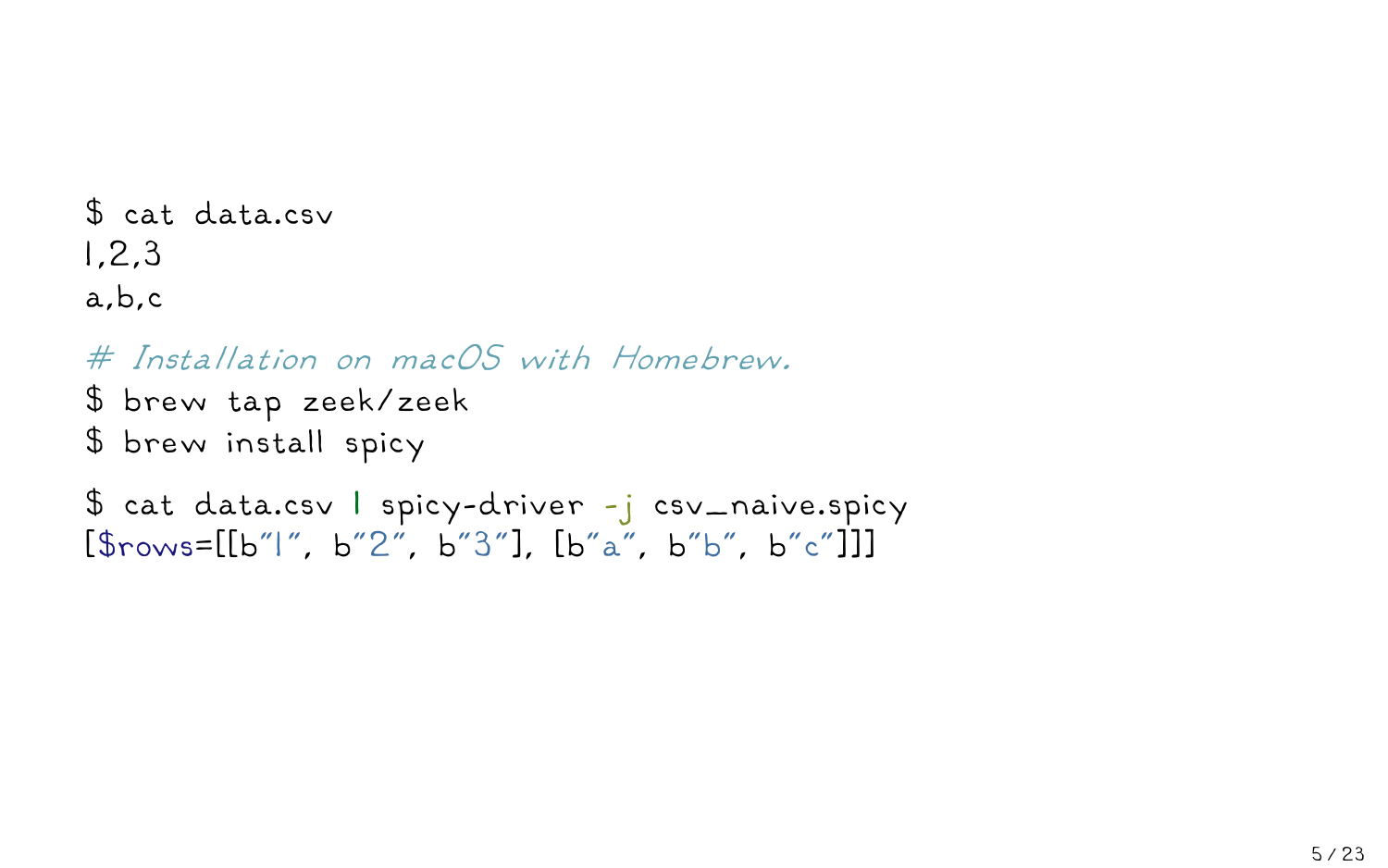

Figure 1: spicy-driver workflow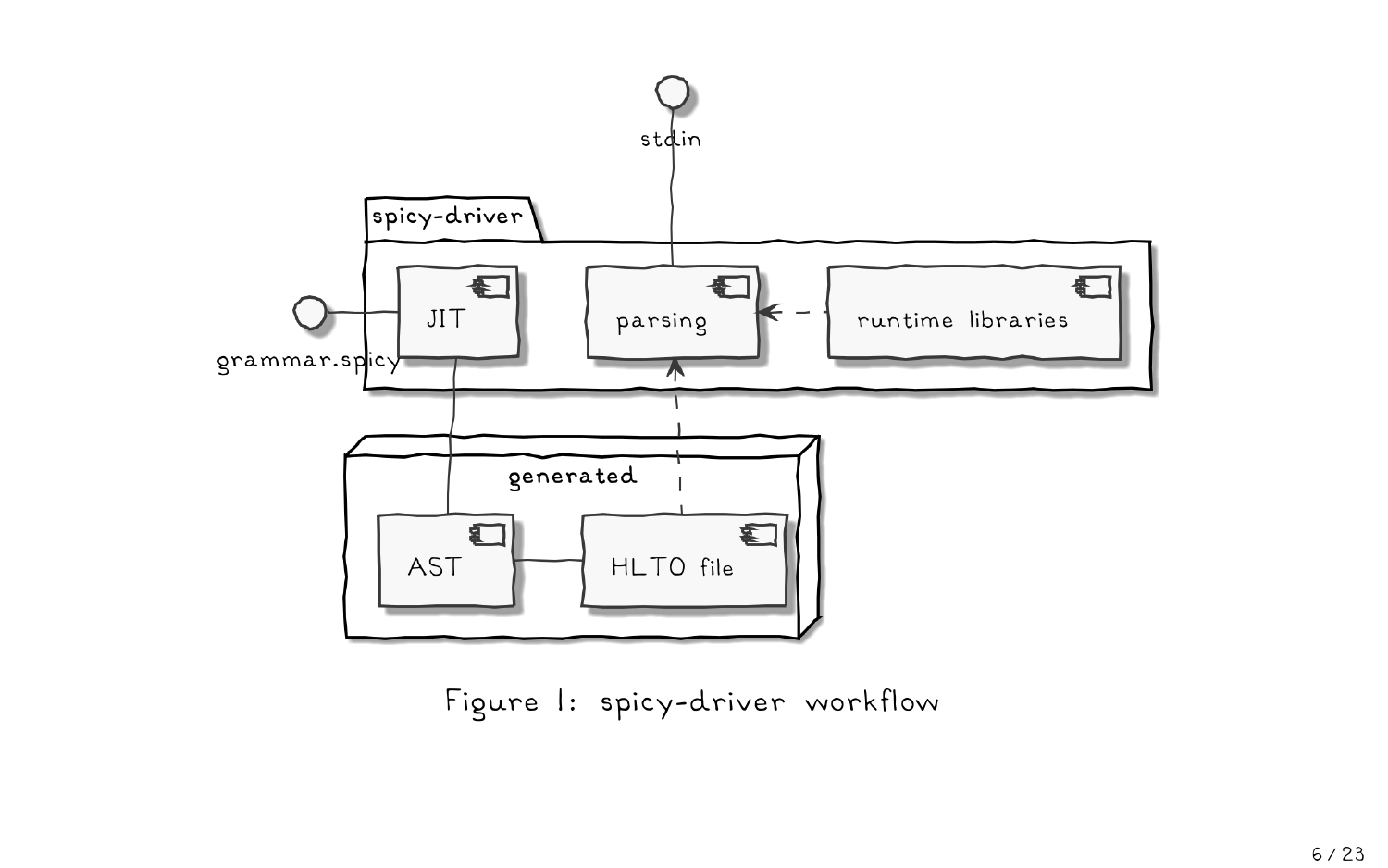### Spicy

- provides a **safe** language for implementing efficient parsers with support for both **declarative** as well as **procedural** approaches, https://docs.zeek.org/projects/spicy/
- is available at https://github.com/zeek/spicy
- has an active channel **#spicy** in Zeek Slack
- is published under a permissive license
- *can easily be integrated into a Zeek workflow*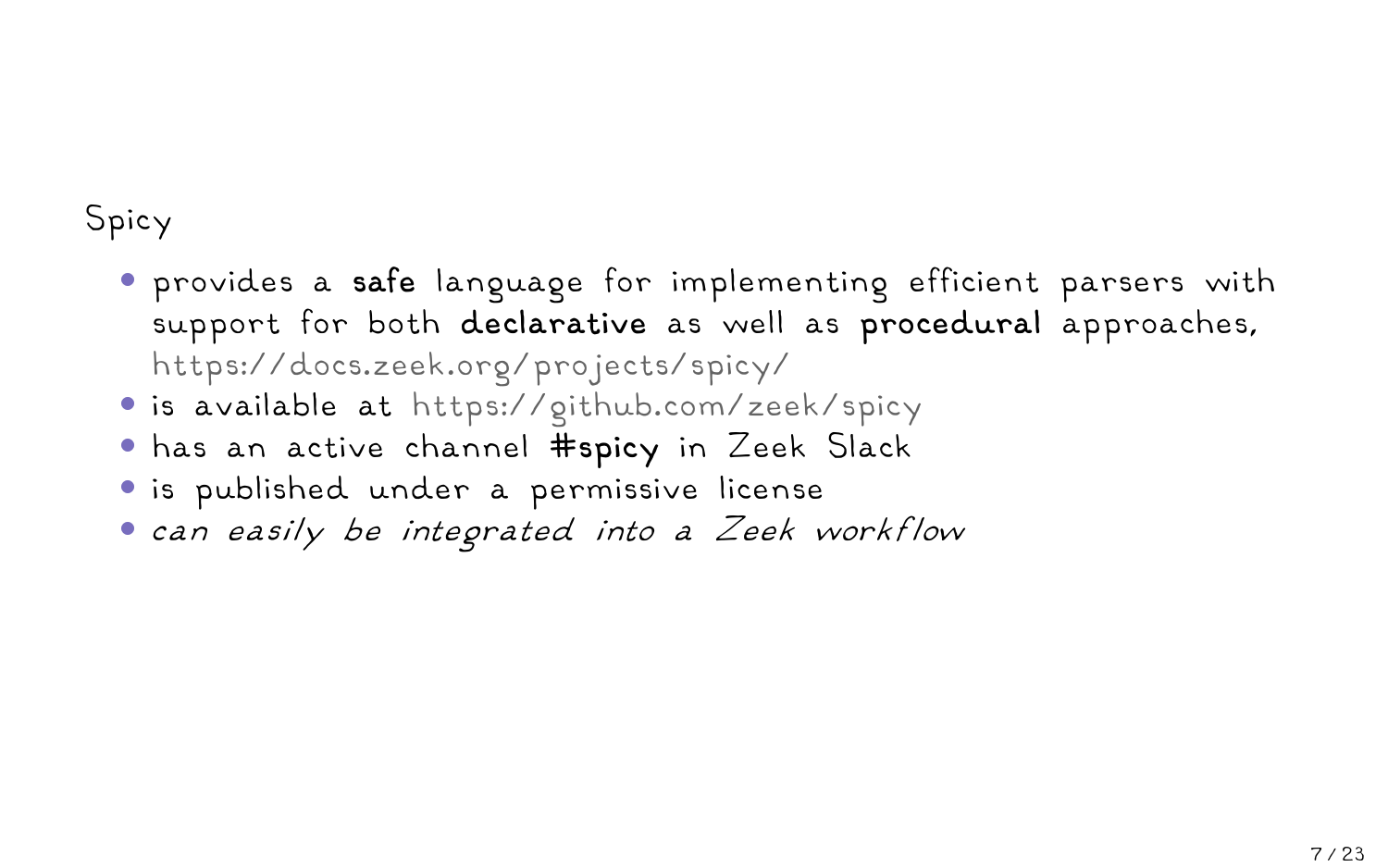What has happened in Spicy?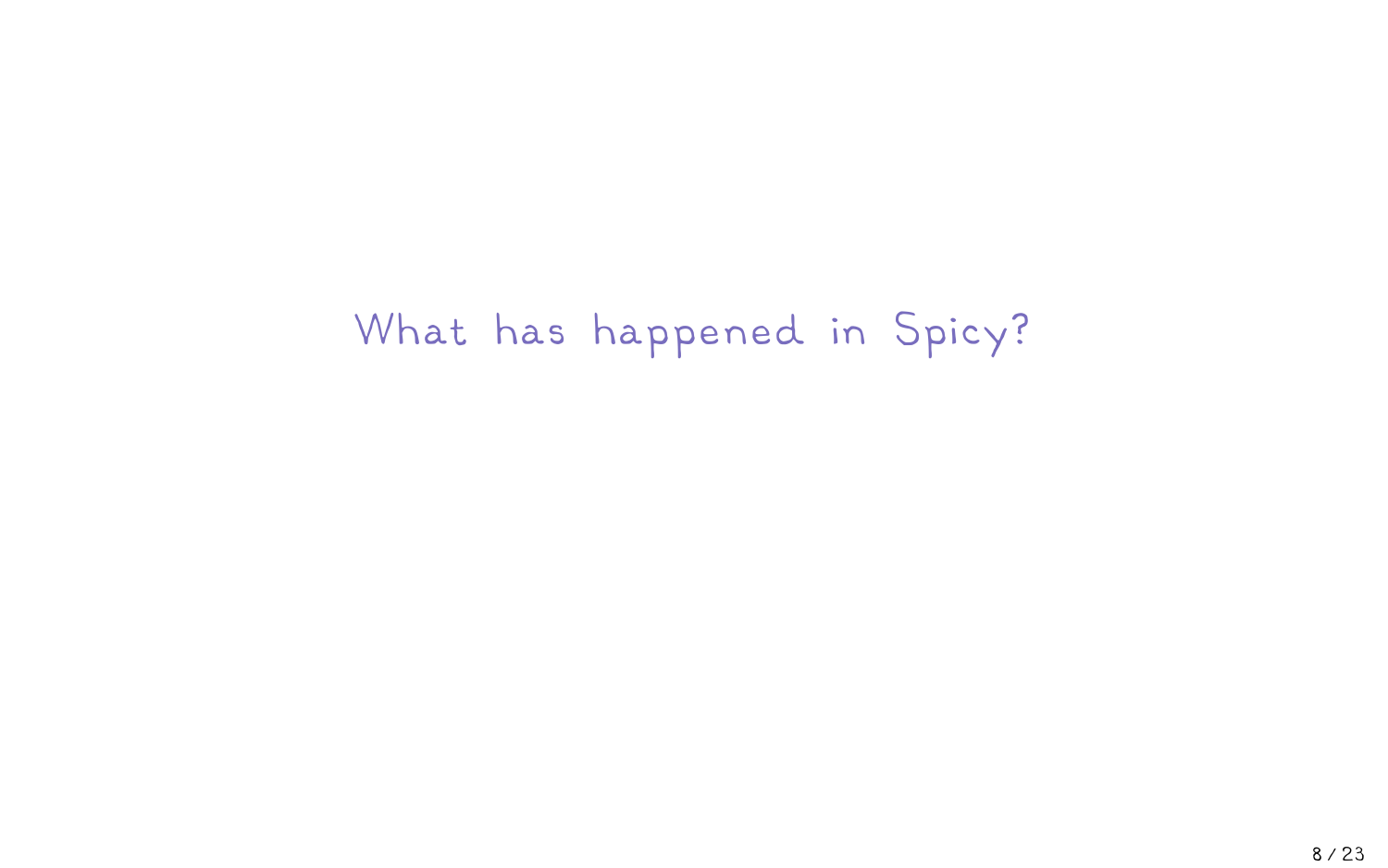Spicy **v1.0.0** was released shortly after ZeekWeek2020.

We have since released **v1.1.0** and **v1.2.1**.

- made Spicy independent of Zeek; integration now handled by **spicy-plugin** package, analyzers in **spicy-analyzers** package
- improved robustness
- extended the Spicy runtime libraries
- expanded the documentation
- added support for additional platforms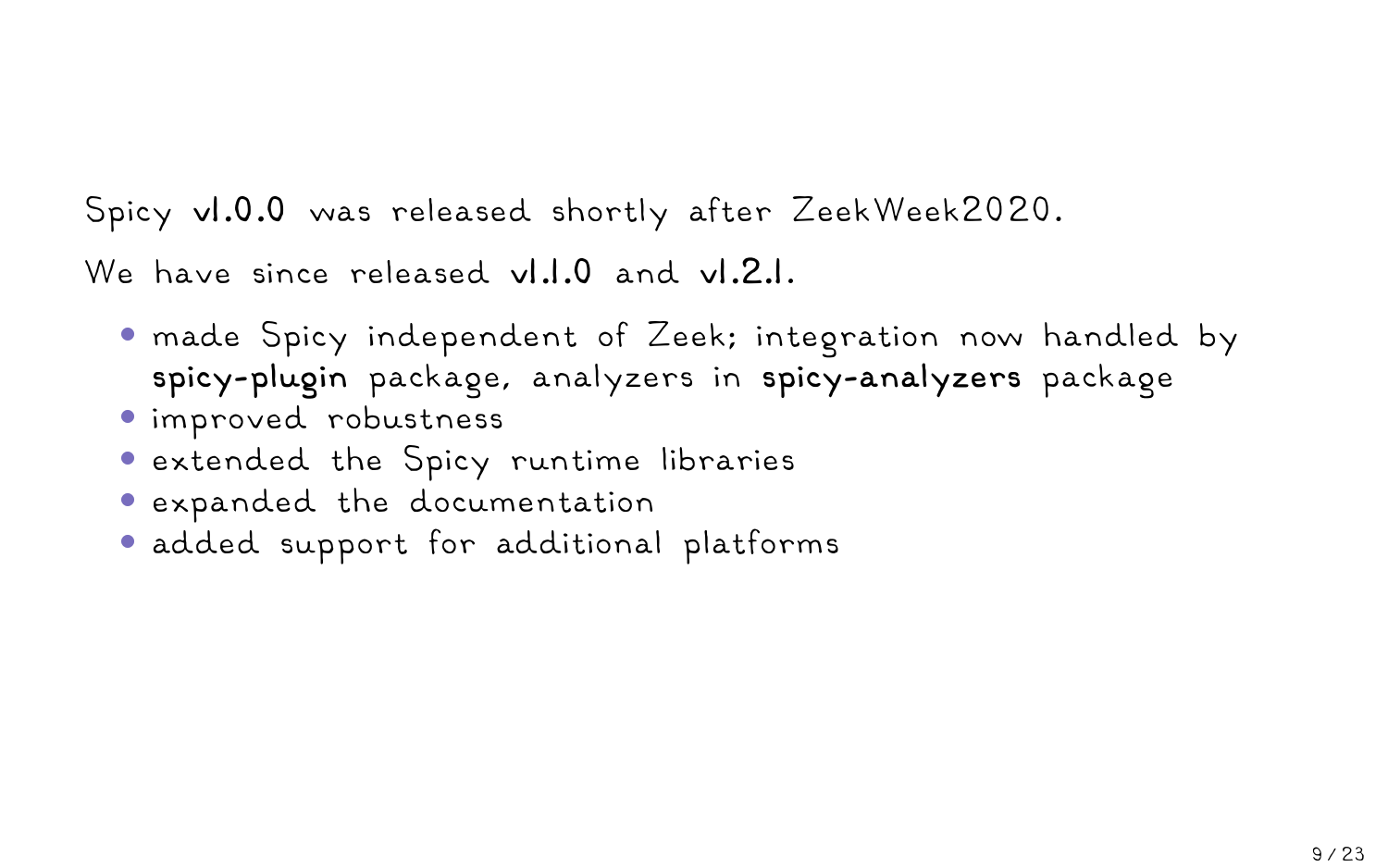# Work for **v1.3.0** (upcoming)

### Clean up the way ASTs encode e.g., type information.

- fixes correctness issues
- enables faster processing of the AST, and
- allows new transformations on ASTs.

## Optimizations on Spicy ASTs

- happen before ASTs are transformed to C++
- remove dead code and unused features which cannot be removed by C++ compiler
- speed up overall JIT throughput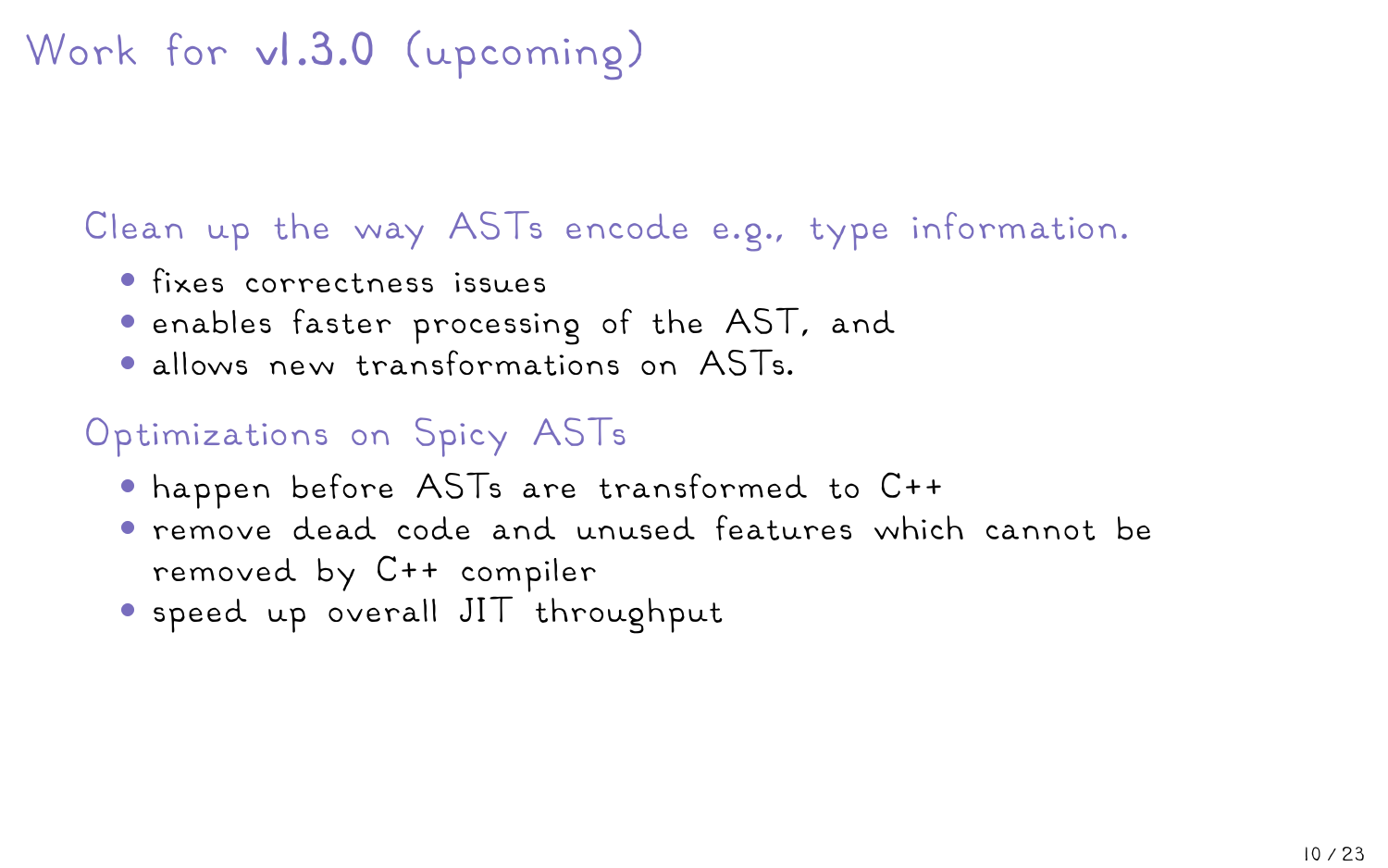Integrating a Spicy parser into Zeek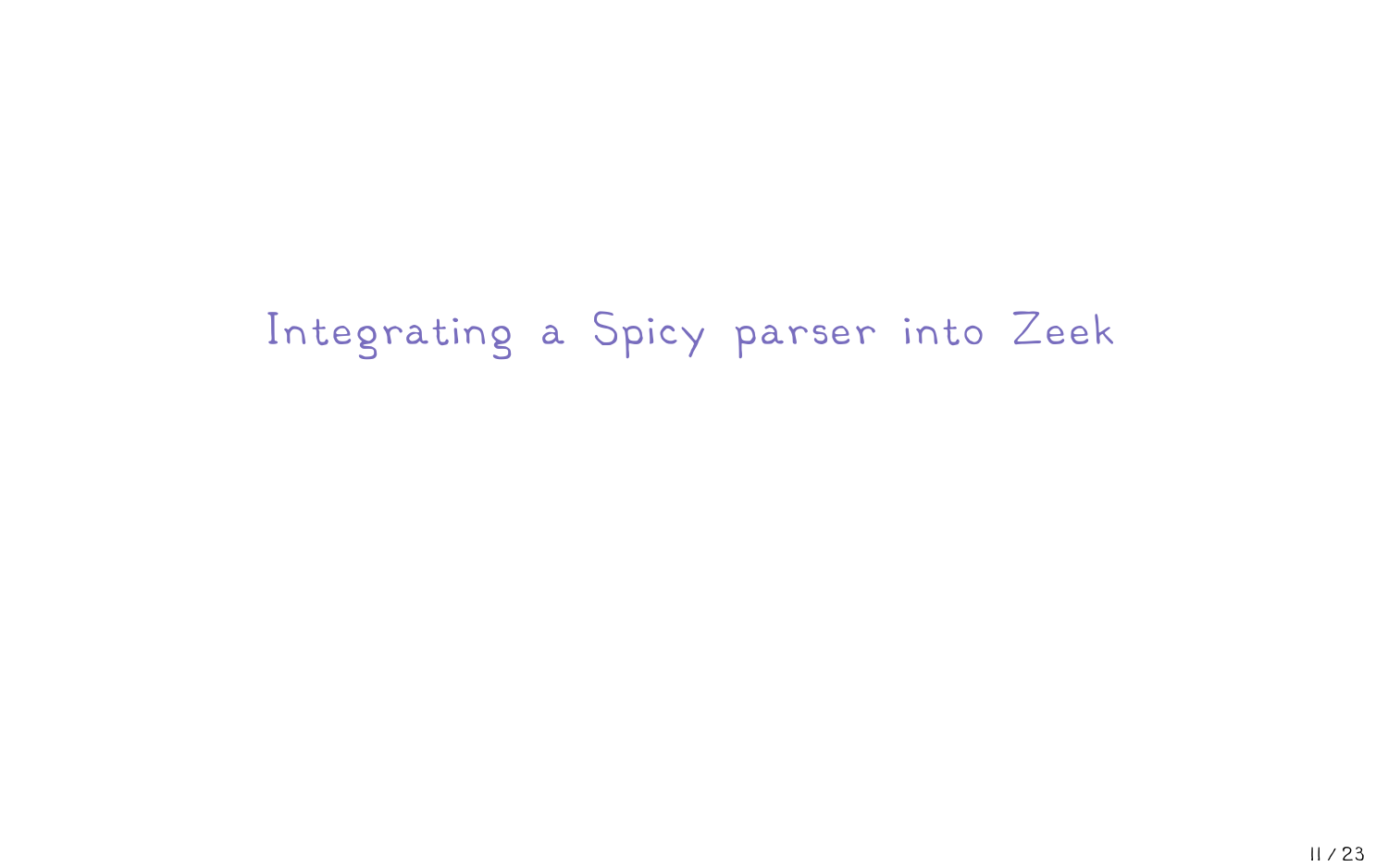

Figure 2: Zeek analyzer workflow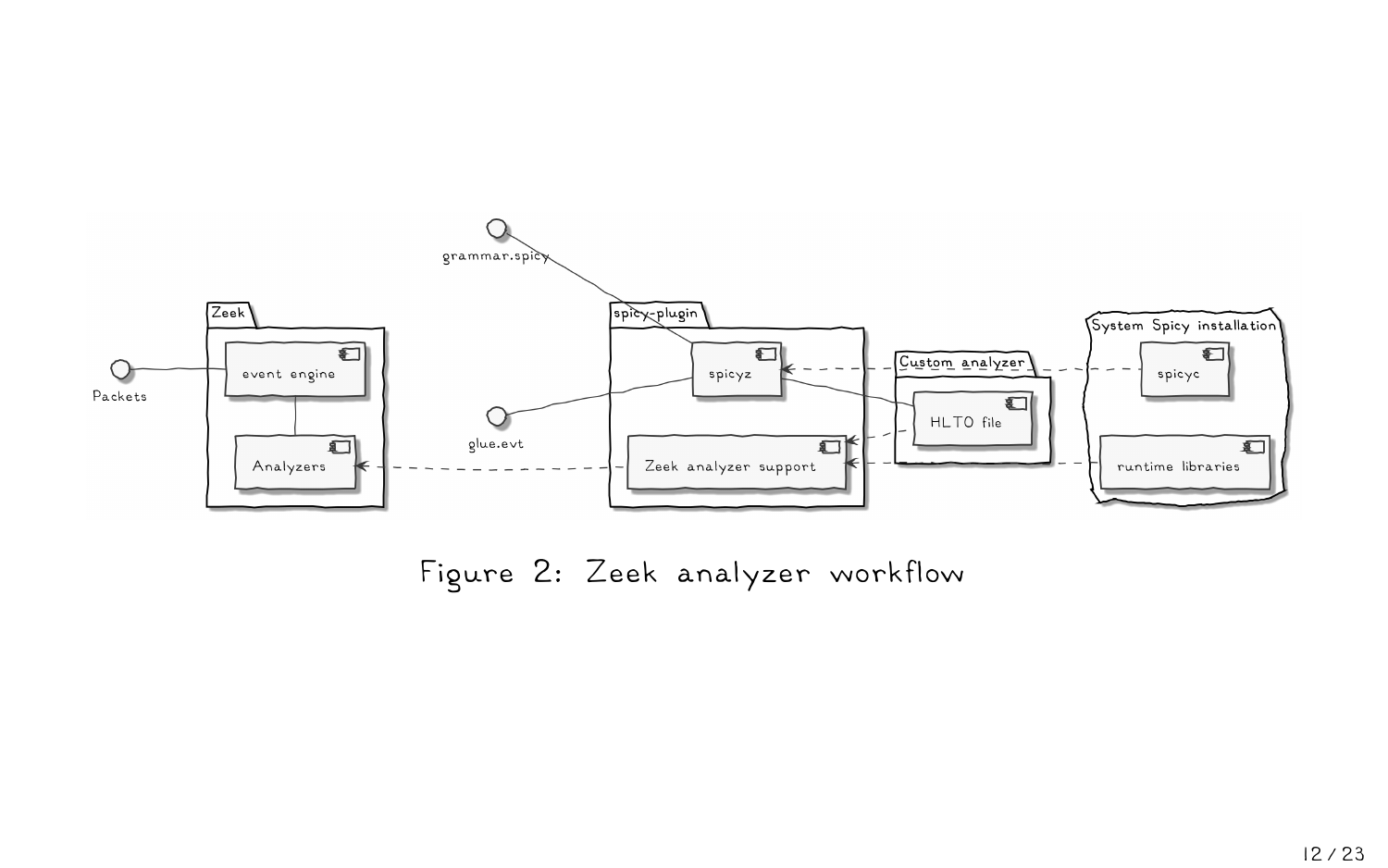#### Create a Spicy analyzer from the template with

```
$ zkp create \
    --template https://github.com/bbannier/package-template-spicy \
    --packagedir csv_naive
"package-template-spicy" requires a "namespace" value (module name of the analyzer):
namespace: csv_naive
"package-template-spicy" requires a "name" value (name of the analyzer):
name: CSV
```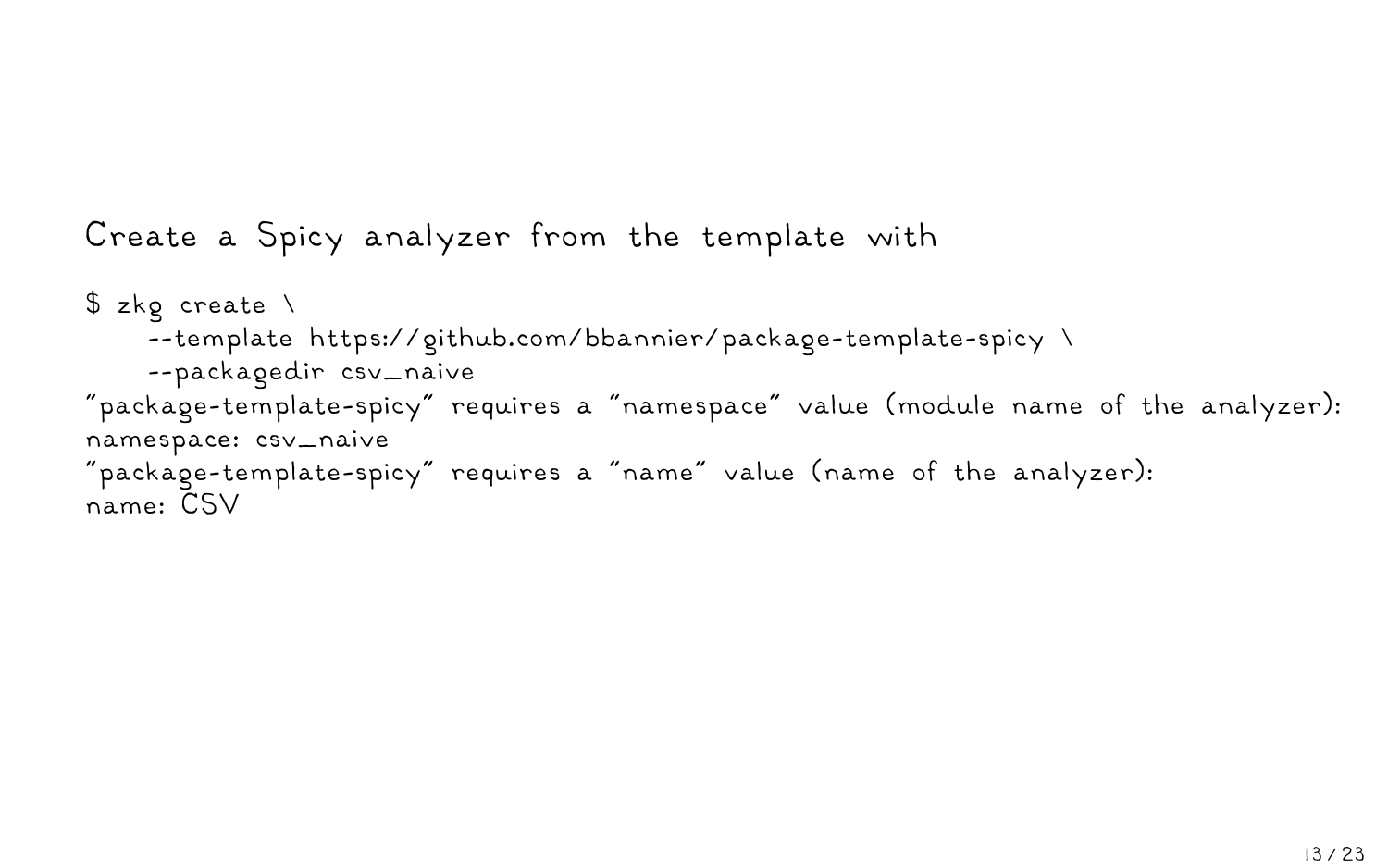\$ lstree csv\_naive |- csv\_naive/ |- zkg.meta |- analyzer/ |- analyzer.spicy |- analyzer.evt |- zeek\_analyzer.spicy |- main.zeek |- dpd.sig  $|-$ load $-$ zeek |- CMakeLists.txt |- tests/ |- btest.cfg |- analyzer/ |- parse.spicy |- availability.zeek |- basic.zeek |- traces/ |- baseline/ |- analyzer.parse/ |- output |- scripts/ |- zeek-path-install |- CMakeLists.txt |- cmake/ |- FindSpicyPlugin.cmake

We do not need to touch most of the files here.

Sections we should review are marked with *TODO*.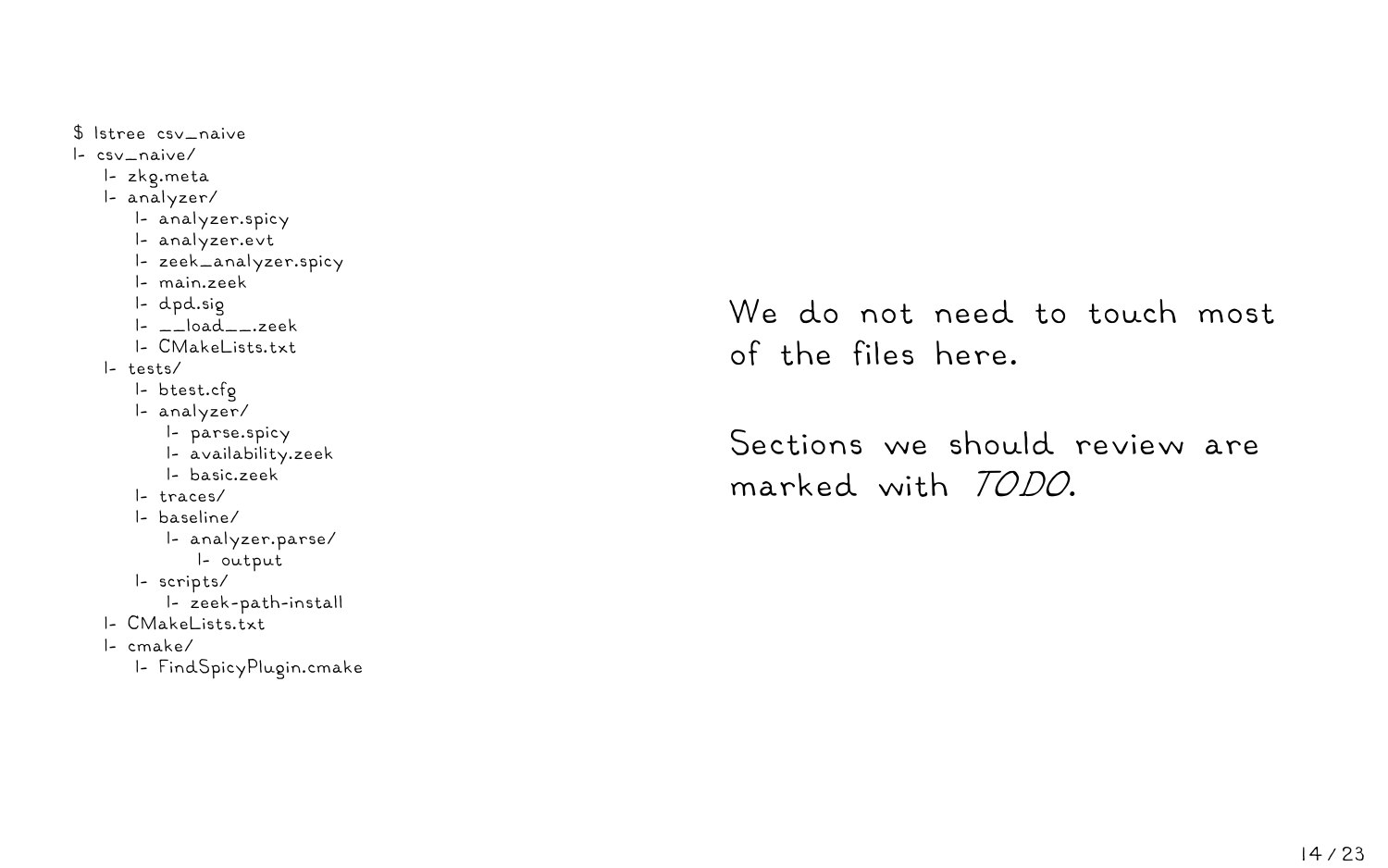Updating the grammar **analyzer/analyzer.spicy**

```
Before
# TODO: Define your analyzers here.
```

```
module csv_naive;
```

```
public type CSV = unit {
    payload: bytes &eod;
};
```
#### After

```
module csv_naive;
public type CSV = unit {
    rows: Row[];
};
```

```
type Row = unit {
    cols: bytes &until=b"\n"
           &convert=$$.split(b",");
} &convert=self.cols;
on CSV::%done {
    print self;
```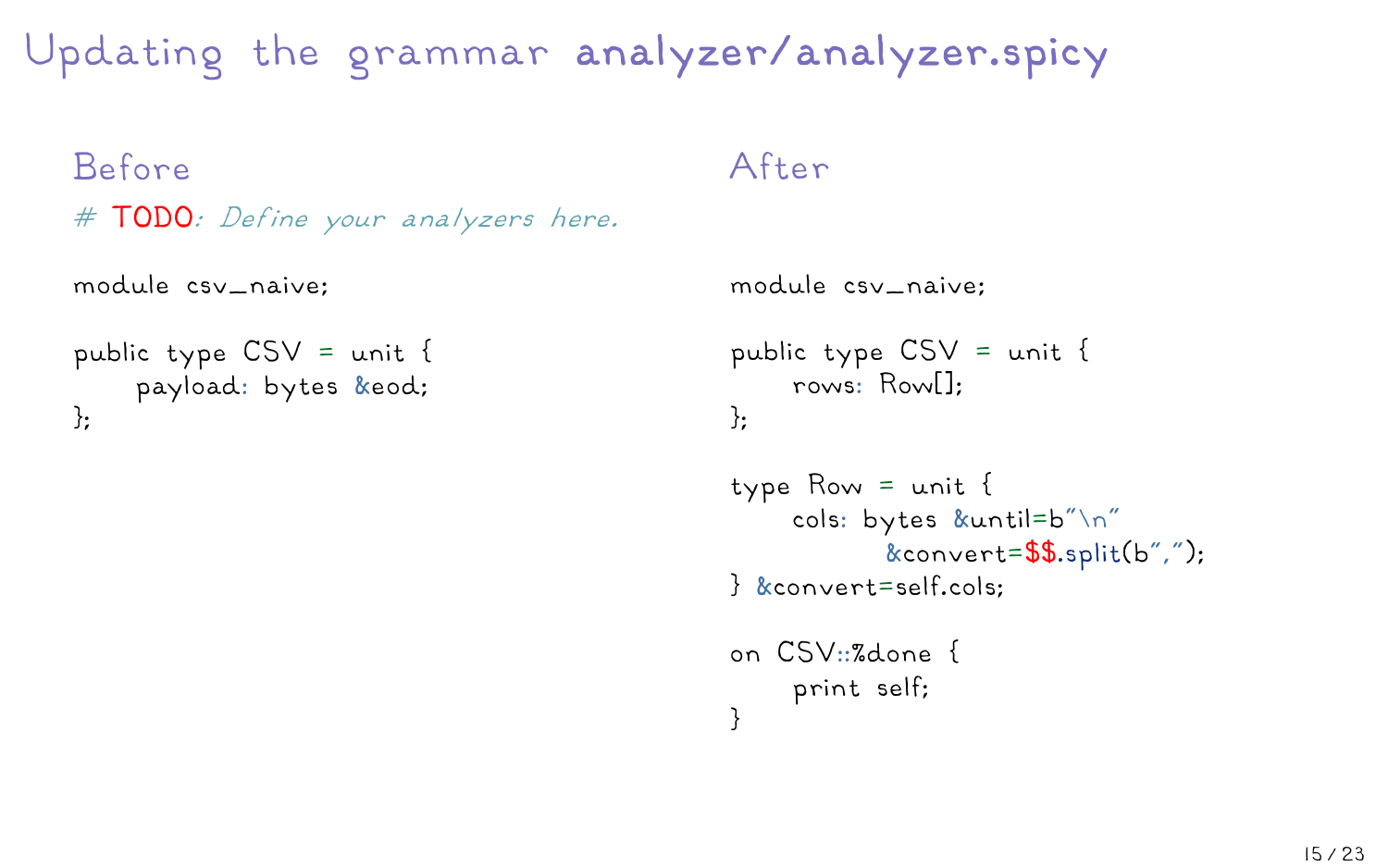Let's check whether tests still pass.

```
$ git add -u
$ git commit -v -m'Update grammar'
[master d2d51c1] Update grammar
 1 file changed, 11 insertions(+), 4 deletions(-)
$ zkg test .
error: failed to run tests for "/Users/bbannier/csv_naive": package build_
command failed, see log in /Users/bbannier/.zkg/logs/csv_naive-build.log
$ cat /Users/bbannier/.zkg/logs/csv_naive-build.log
...
[error] /Users/bbannier/.zkg/testing/csv_naive/clones/csv_naive/analyzer/
analyzer.evt:14:1: type does not have field 'payload'
[error] <Spicy Plugin for Zeek>: aborting after errors
```
...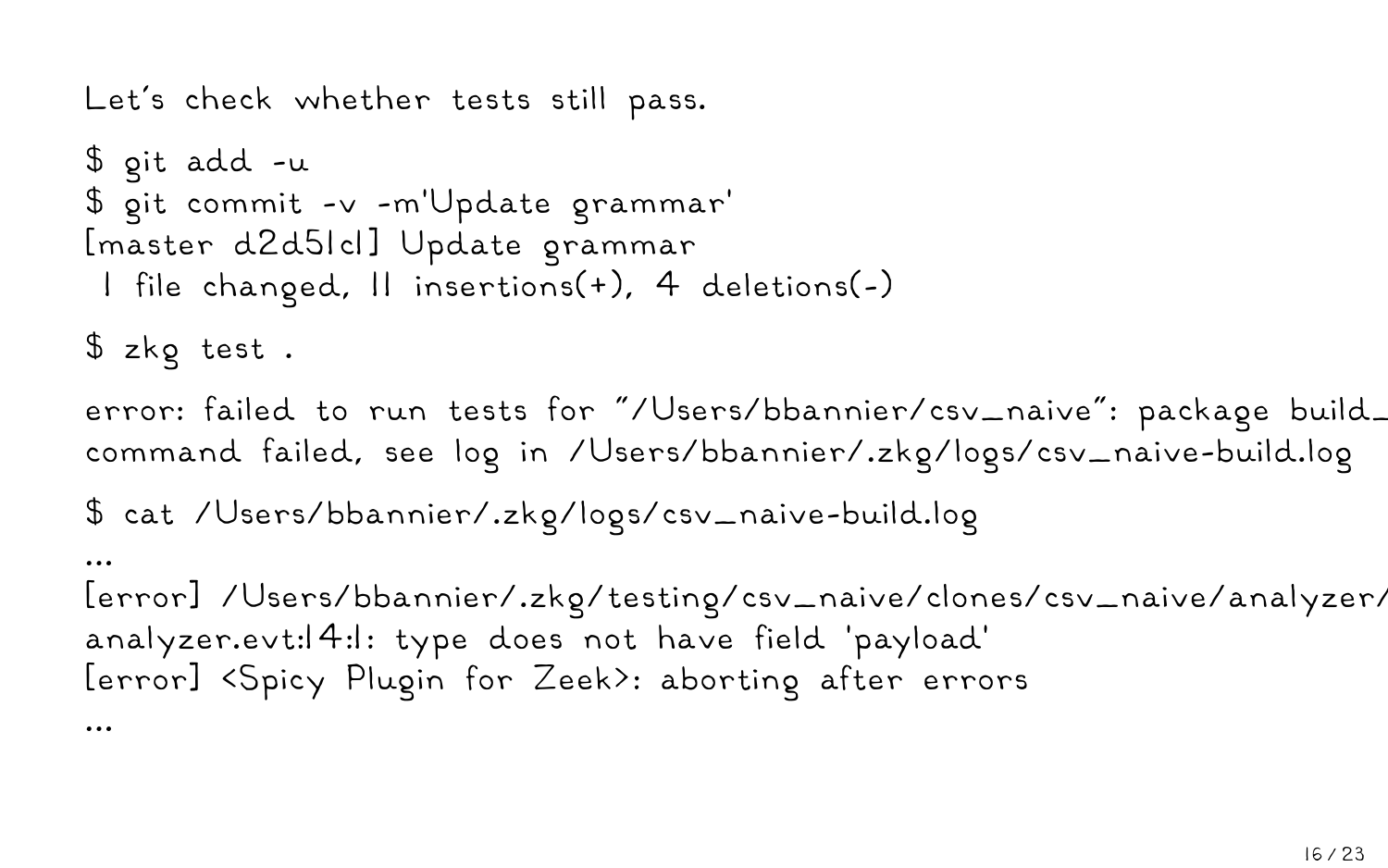Fixing **analyzer/analyzer.evt**

### Before

*#* **TODO***: Adjust here whether this is a # file, tcp or ucp analyzer, and the # ports the analyzers work on. See # https://docs.zeek.org/projects/spicy/... # for the DSL used here.*

```
protocol analyzer spicy::CSV over TCP:
    parse with csv_naive::CSV,
    port 8080/tcp;
```

```
import csv_naive;
import Zeek_csv_naive;
```

```
After
```

```
file analyzer spicy::CSV:
    parse with csv_naive::CSV,
    mime-type text/plain;
```
import csv\_naive;

```
# TODO: Connect Spicy-side events with
# Zeek-side events.
on csv_naive::CSV -> event CSV::message(
                          $conn,
                          $is_orig,
                          self.payload);
                                            on csv_naive::CSV -> event CSV::rows(
                                                                        $file,
                                                                        self.rows);
```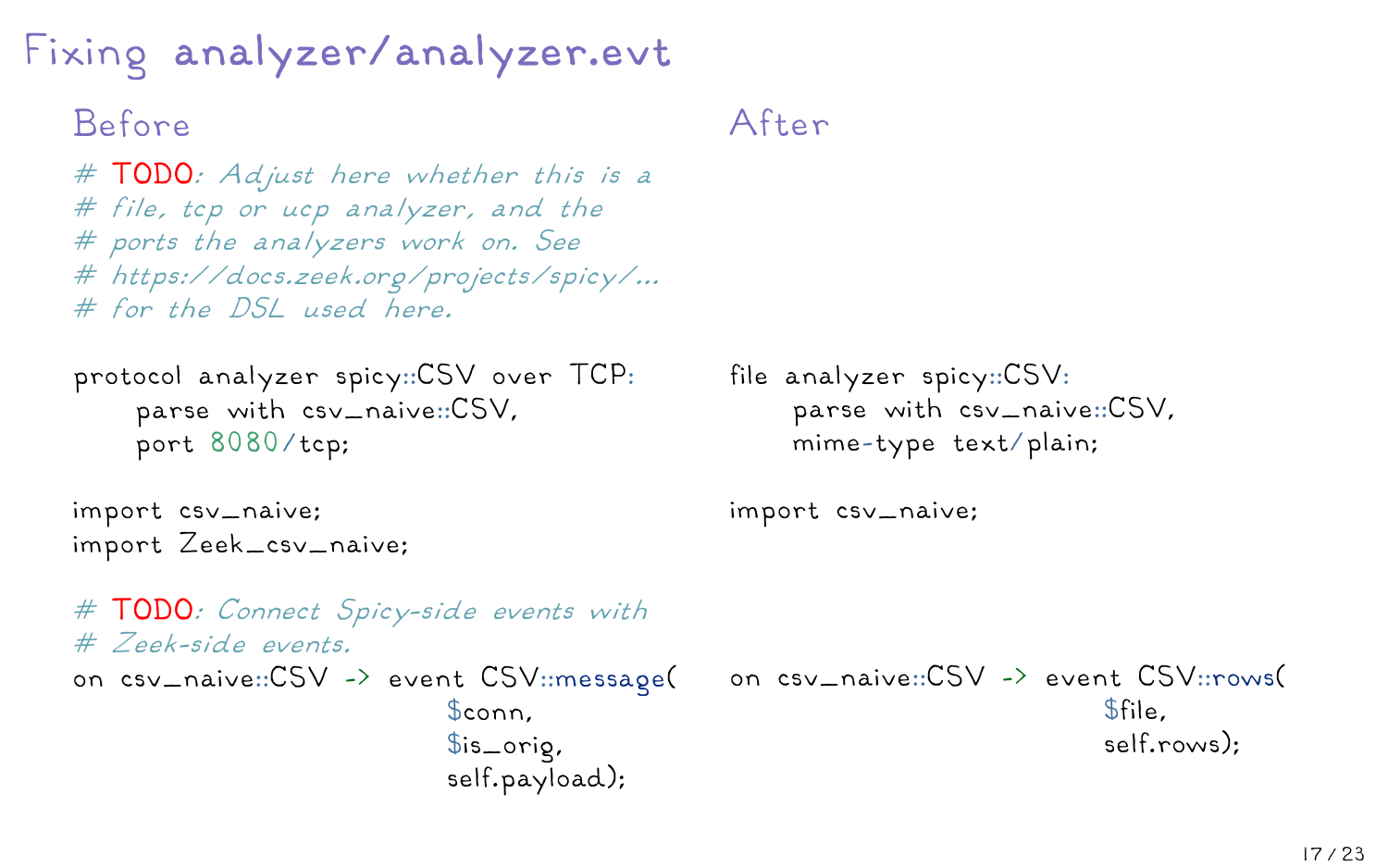## Are we done yet?

\$ zkg test .

error: package "/Users/bbannier/csv\_naive" tests failed, inspect contents of /Users/bbannier/.zkg/testing/csv\_naive for details, especially any "zkg.test\_command.{stderr,stdout}" files within /Users/bbannier/.zkg/testing/csv\_naive/clones/csv\_naive

```
$ cat ~/.zkg/testing/csv_naive/clones/csv_naive/zkg.test_command.stderr
[#2] analyzer.basic ... not available, skipped
[#1] analyzer.availability ... ok
[#3] analyzer.parse ... failed
  % 'printf "test string" | spicy-dump -p csv_naive::CSV test.hlto 2>&1
        >> output' failed unexpectedly (exit code 1)
  % cat .stderr
```
1 of 3 tests failed, 1 skipped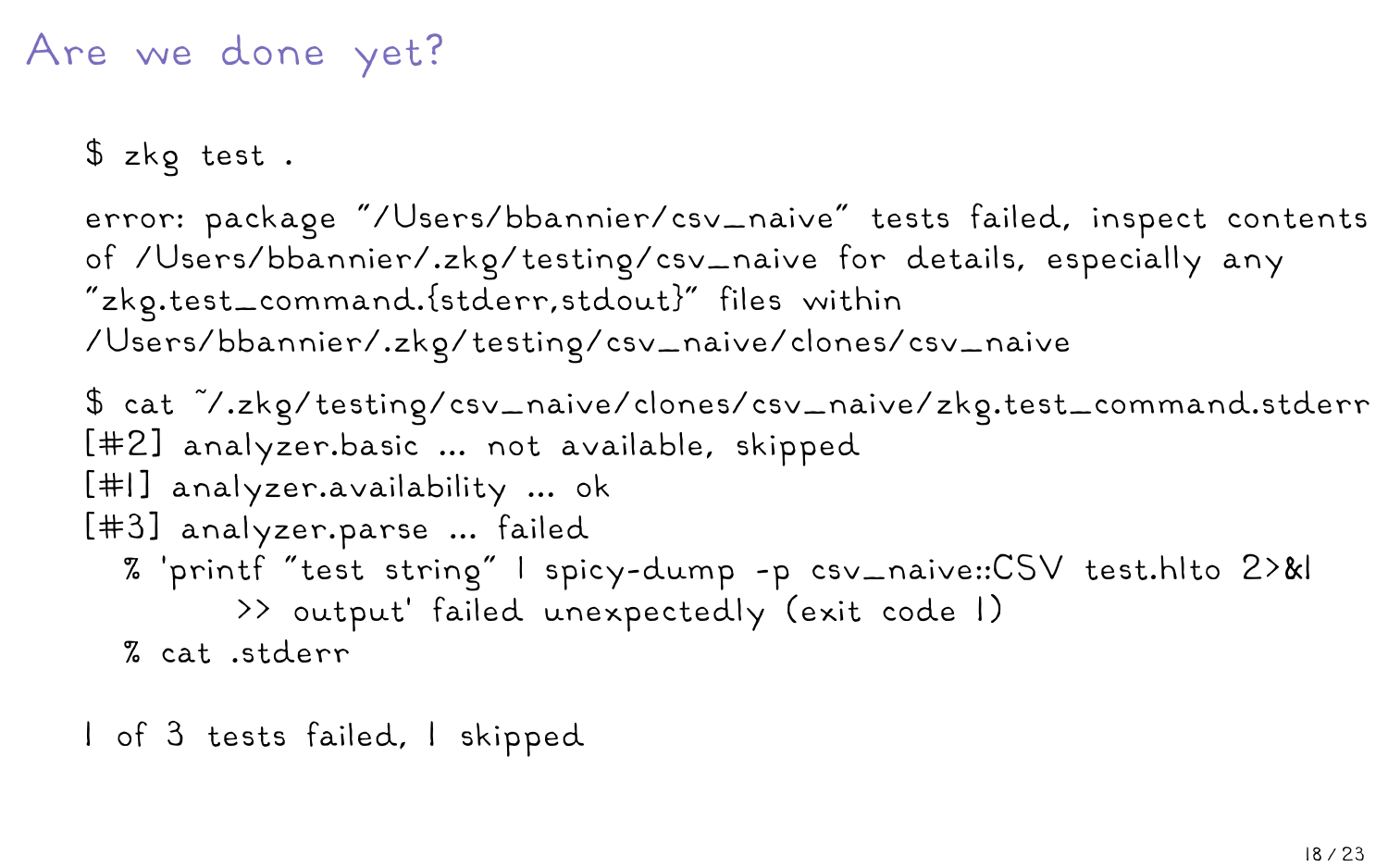#### Adding parser tests **tests/analyzer/parse.spicy** Before

*# @TEST-EXEC: spicyc \${DIST}/analyzer/analyzer.spicy -j -d -o test.hlto # @TEST-EXEC: printf "test string" | spicy-dump -p csv\_naive::CSV test.hlto 2>&1 >> output # @TEST-EXEC: btest-diff output #*

*# @TEST-DOC: Test parsing behavior of CSV.*

*#* **TODO***: Add standalone parsing tests here.*

#### After

```
# @TEST-EXEC: spicyc ${DIST}/analyzer/analyzer.spicy -j -d -o test.hlto
# @TEST-EXEC: printf '1,2,3\na,b,c\n' | spicy-dump -p csv_naive::CSV test.hlto 2>&1 >> output
# @TEST-EXEC-FAIL: printf '1,2,3' | spicy-dump -p csv_naive::CSV test.hlto 2>&1 >> output
# @TEST-EXEC: btest-diff output
#
```
*# @TEST-DOC: Test parsing behavior of CSV.*

Updated test baseline:

```
### BTest baseline data generated by btest-diff. Do not edit. Use "btest -U/-u" to update. Requires BTest >= 0.63.
csv_naive::CSV {
  rows: [
     [
        1
        2
```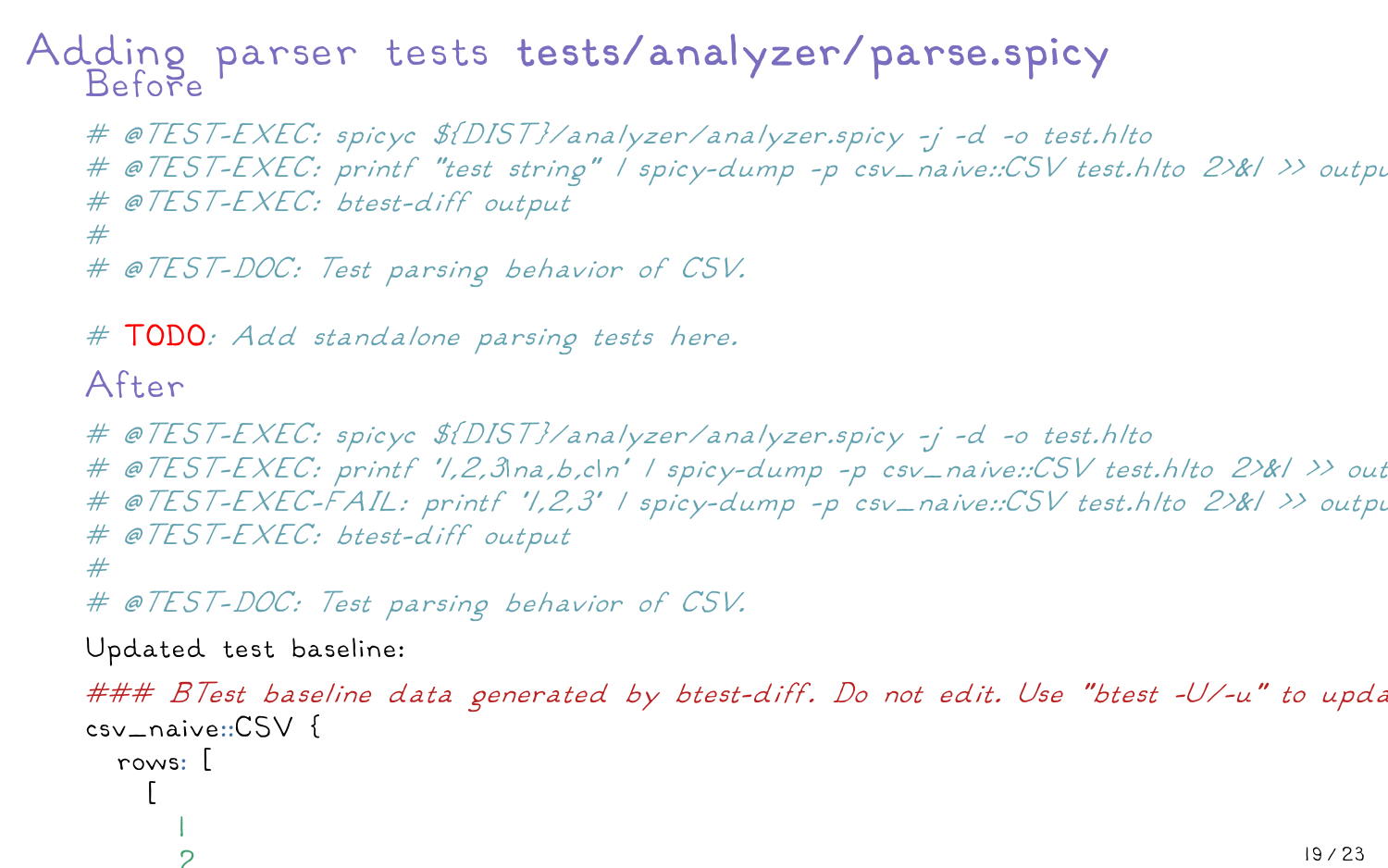Fixing the skipped test **tests/analyzer/basic.zeek** Before

```
# @TEST-REQUIRES: test -e ${TRACES}/trace.pcap
# @TEST-EXEC: zeek -r ${TRACES}/trace.pcap %INPUT
# @TEST-EXEC: btest-diff conn.log
#
# @TEST-DOC: Test CSV against Zeek with a small trace.
```
*#* **TODO***: This test needs to work on a specific trace.*

#### After

```
# @TEST-EXEC: zeek -Cr ${TRACES}/trace.pcap %INPUT >>output 2>&1
# @TEST-EXEC: TEST_DIFF_CANONIFIER=$(spicyz --print-plugin-path)/tests/Scripts/car
#
# @TEST-DOC: Test CSV against Zeek with a small trace.
```
@load analyzer

```
event CSV::rows(f: fa_file, rows: vector of vector of string) {
    if (|rows| < 100)
         Reporter::warning(cat(f$info$filename, " has too few rows"));
}
```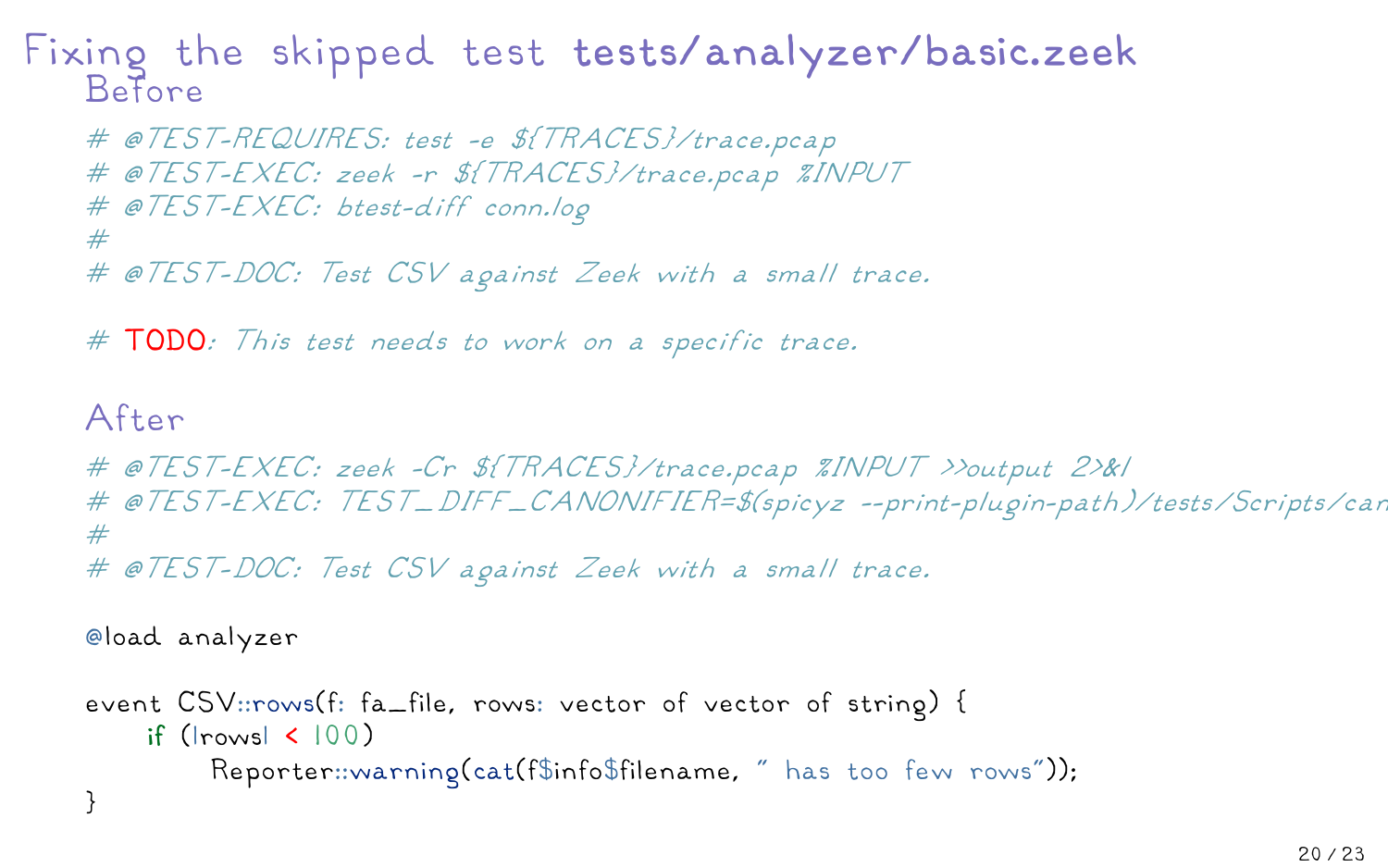# Are we done now?

```
$ zkg test .
```
/Users/bbannier/csv\_naive: all tests passed

```
$ zkg install .
The following packages will be INSTALLED:
  /Users/bbannier/csv_naive (master)
```

```
Proceed? [Y/n] y
Running unit tests for "/Users/bbannier/csv_naive"
Installing "/Users/bbannier/csv_naive"........
Installed "/Users/bbannier/csv_naive" (master)
Loaded "/Users/bbannier/csv_naive"
```

```
$ zeek -NN | grep -i csv
   [File Analyzer] spicy_CSV (ANALYZER_SPICY_CSV, enabled)
```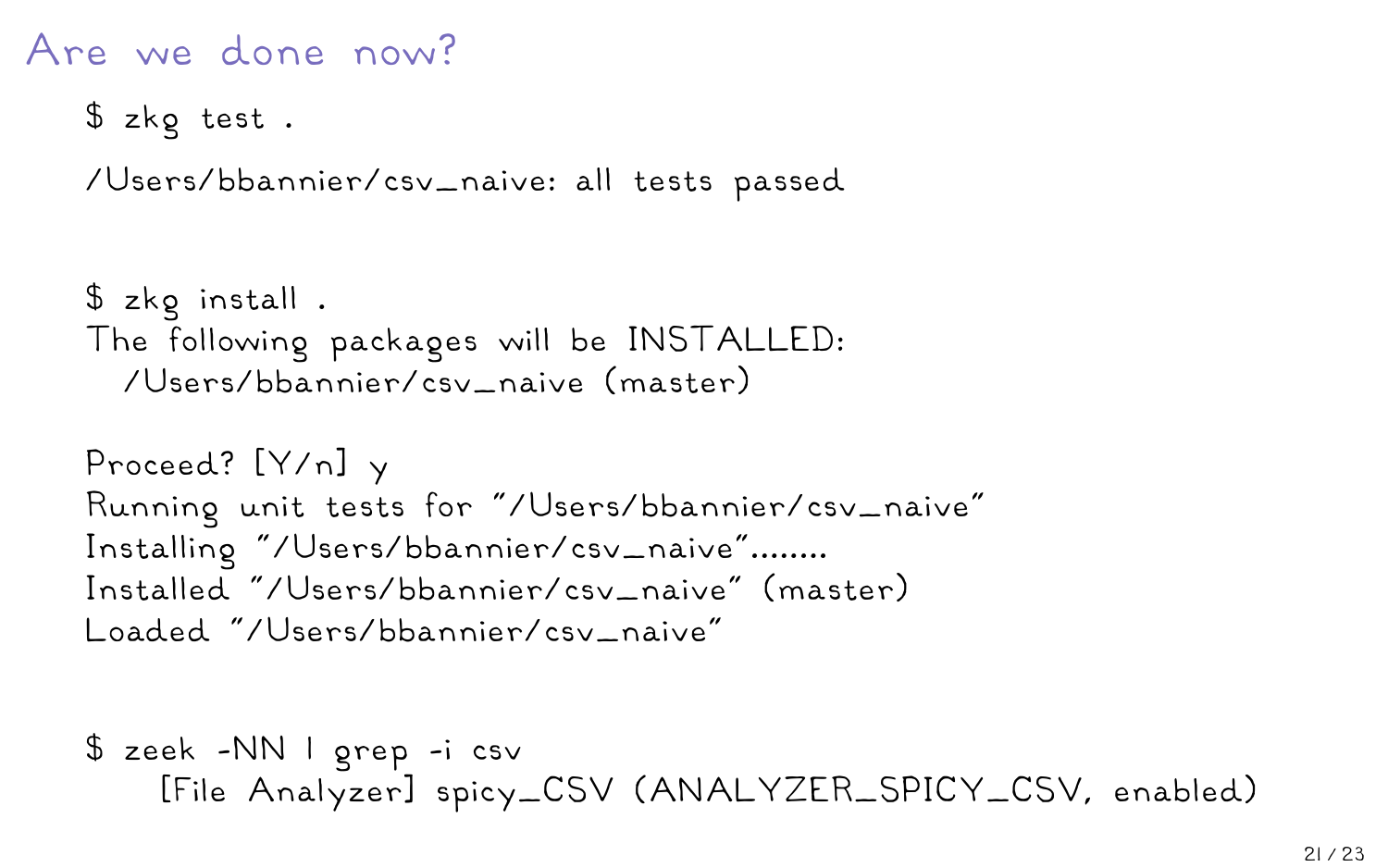\$ git grep TODO zkg.meta:summary = TODO: A summary of CSV in one line zkg.meta:description = TODO: A more detailed description of CSV. analyzer/dpd.sig:# TODO: Use this file to optionally declare signatures which can be used to activate your analyzers. analyzer/main.zeek:# TODO: Define Zeek-side records or functions you want to provide with your plugin. analyzer/zeek\_analyzer.spicy:# TODO: For DPD, protocol analyzers should confirm or reject a protocol.